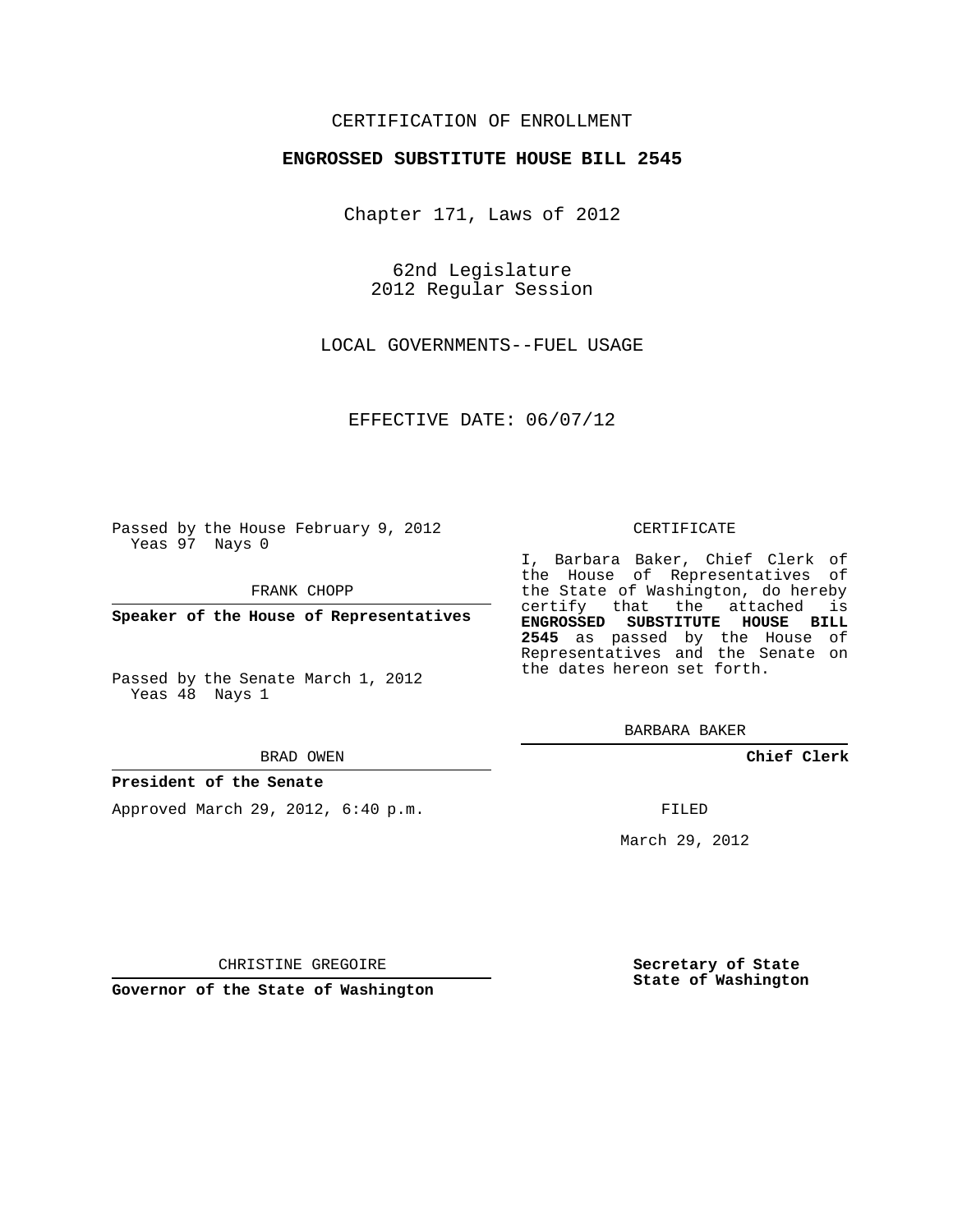# **ENGROSSED SUBSTITUTE HOUSE BILL 2545** \_\_\_\_\_\_\_\_\_\_\_\_\_\_\_\_\_\_\_\_\_\_\_\_\_\_\_\_\_\_\_\_\_\_\_\_\_\_\_\_\_\_\_\_\_

\_\_\_\_\_\_\_\_\_\_\_\_\_\_\_\_\_\_\_\_\_\_\_\_\_\_\_\_\_\_\_\_\_\_\_\_\_\_\_\_\_\_\_\_\_

Passed Legislature - 2012 Regular Session

# **State of Washington 62nd Legislature 2012 Regular Session**

By House Technology, Energy & Communications (originally sponsored by Representatives Zeiger, Ladenburg, Dammeier, Seaguist, Angel, Representatives Zeiger, Ladenburg, Dammeier, Seaquist, Angel, Dahlquist, Wilcox, Jinkins, McCune, and Kelley)

READ FIRST TIME 01/31/12.

 1 AN ACT Relating to fuel usage by local governments; and amending 2 RCW 43.19.648.

3 BE IT ENACTED BY THE LEGISLATURE OF THE STATE OF WASHINGTON:

 4 **Sec. 1.** RCW 43.19.648 and 2011 c 353 s 4 are each amended to read 5 as follows:

 (1) Effective June 1, 2015, all state agencies, to the extent determined practicable by the rules adopted by the department of commerce pursuant to RCW 43.325.080, are required to satisfy one hundred percent of their fuel usage for operating publicly owned vessels, vehicles, and construction equipment from electricity or biofuel. Compressed natural gas, liquefied natural gas, or propane may 12 be substituted for electricity or biofuel if the department of commerce 13 determines that electricity and biofuel are not reasonably available.

 (2) Effective June 1, 2018, all local government subdivisions of the state, to the extent determined practicable by the rules adopted by the department of commerce pursuant to RCW 43.325.080, are required to satisfy one hundred percent of their fuel usage for operating publicly owned vessels, vehicles, and construction equipment from electricity or 19 biofuel. Transit agencies using compressed natural gas on June 1,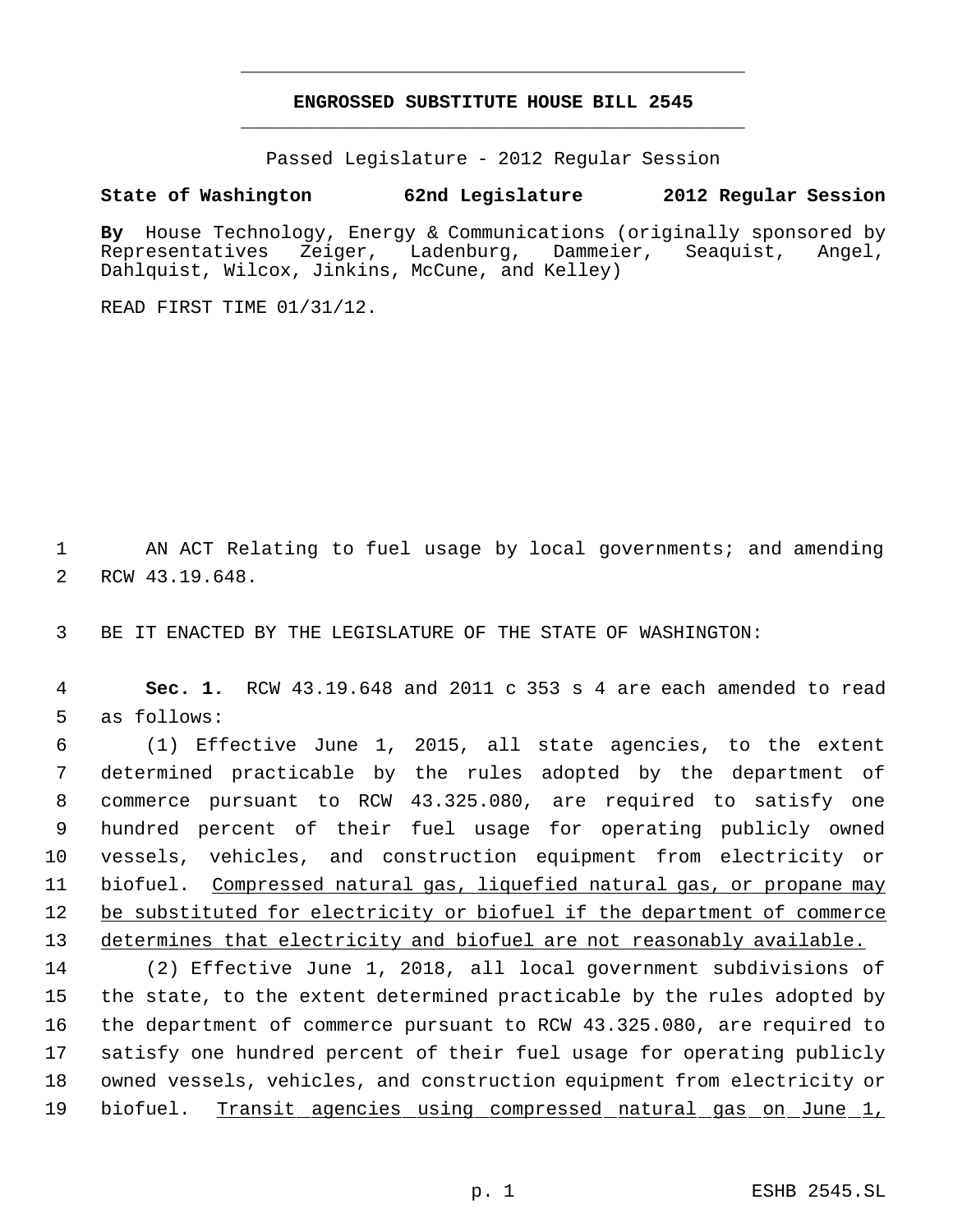1 2018, are exempt from this requirement. Compressed natural gas, liquefied natural gas, or propane may be substituted for electricity or biofuel if the department of commerce determines that electricity and biofuel are not reasonably available.

 (3) In order to phase in this transition for the state, all state agencies, to the extent determined practicable by the department of commerce by rules adopted pursuant to RCW 43.325.080, are required to achieve forty percent fuel usage for operating publicly owned vessels, vehicles, and construction equipment from electricity or biofuel by 10 June 1, 2013. Compressed natural gas, liquefied natural gas, or propane may be substituted for electricity or biofuel if the department 12 of commerce determines that electricity and biofuel are not reasonably 13 available. The department of ((general-administration)) enterprise services, in consultation with the department of commerce, shall report to the governor and the legislature by December 1, 2013, on what percentage of the state's fuel usage is from electricity or biofuel.

 (4) Except for cars owned or operated by the Washington state patrol, when tires on vehicles in the state's motor vehicle fleet are replaced, they must be replaced with tires that have the same or better rolling resistance as the original tires.

 (5) By December 31, 2015, the state must, to the extent practicable, install electrical outlets capable of charging electric vehicles in each of the state's fleet parking and maintenance facilities.

 (6) The department of transportation's obligations under subsection (3) of this section are subject to the availability of amounts appropriated for the specific purpose identified in subsection (3) of this section.

 (7) The department of transportation's obligations under subsection (5) of this section are subject to the availability of amounts appropriated for the specific purpose identified in subsection (5) of this section unless the department receives federal or private funds for the specific purpose identified in subsection (5) of this section.

 (8) The definitions in this subsection apply throughout this section unless the context clearly requires otherwise.

 (a) "Battery charging station" means an electrical component assembly or cluster of component assemblies designed specifically to